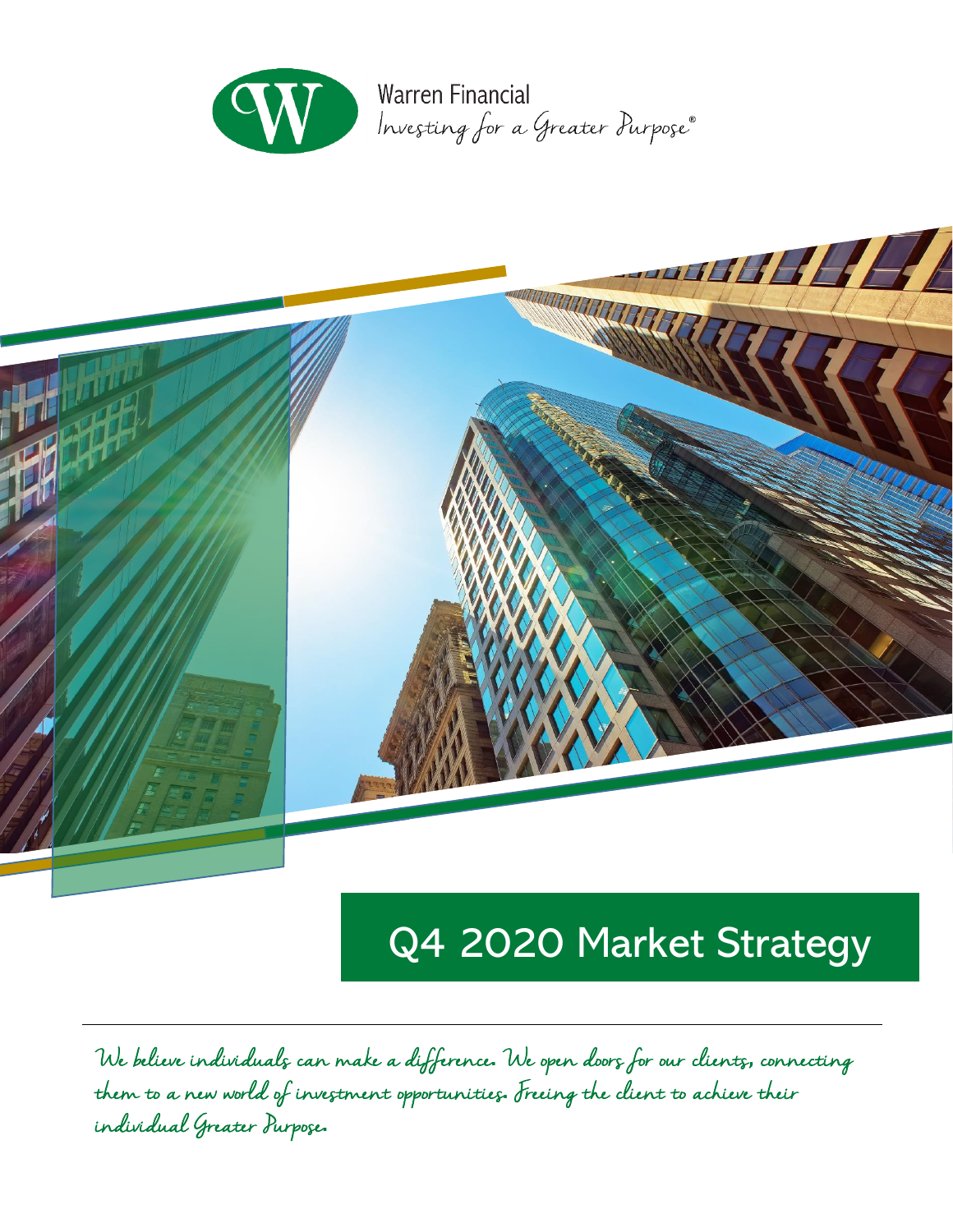





Warren Financial wants to help our front-line heroes:

All Emergency Department doctoral residents who come forward and talk with Warren Financial will receive FREE debt counseling regarding how best to handle their medical school loans while at the same time looking forward to beginning their regular life, possibly with marriage/family and/or purchasing a home, while also balancing investing for the future. All services at no cost through September 30, 2021.

Please **TELL** someone you know who is an **Emergency** Department doctor in residency anywhere in the USA. We want to help them. We want to give back something to thank them for their service.

7 Dowlin Forge Rd Exton PA 19341

610-363-2000

**WarrenFinancial.com**



# **Warren Financial** Investing for a Greater Purpose®

# **Good Riddance 2020: A Year of Angst**

**Get the latest updates fast, Say, "Hey Siri, download the Warren Financial app"**

We want to take time to thank our Doctors and Nurses at this time as they are on the front lines, fighting this pandemic – THANK YOU. Thank you for your tireless work to keep our communities safe and your willingness to risk your own health to help save others. May God bless you and keep you safe during these times.

At Warren Financial, we are healthy and working for you. We pray also that you, our clients, are healthy.

Warren Financial is offering free services to all Emergency Department doctoral residents: **Free debt consolidation strategies**. **Doctor mortgages**. **Free investing** through next year, Sept 30, 2021. Please help us let Resident ER Doctors know.

### **Before and After the Election:**

Long Term Election Impact on the Stock Market: minimal Short Term Election Impact on the Stock Market: expect some volatility

We know that everyone, on both sides, is upset and scared. And we know that whatever side loses is going to be very unhappy – and there may be lawsuits that will contest this election. And we know that there is an extremely strong recency bias about this election – everyone seems to feel that this one is more contentious, more distruptive, more distrubing than any previous election.

What should we do? Look for opportunity.

When markets gyrate, it takes courage, but the best thing to do is look for opportunity. It's hard, because when markets are selling off, there is a built in expectation that it will continue, maybe forever. *But in every case, the markets have come back stronger*.

The following examples illustrate the point that courage is profitable but panic is unprofitable. Picking the following stocks based on a \$100k investment per stock would produce the following profits six months later (as of 9/23): (Note the "bottom" of the March swoon was on 3/23.)

- Amazon (buy 3/23) for \$1676/share now worth \$3022/sh, gain \$80,310
- Zoom (buy 3/23) for \$144/share now worth \$511/sh, gain \$254,861

*Ok, yea but those are high flyers, what if we picked something boring and steady*

• Johnson & Johnson (3/23) \$111/sh now worth \$145, gain \$30,630



Warren Financial Investing for a Greater Purpose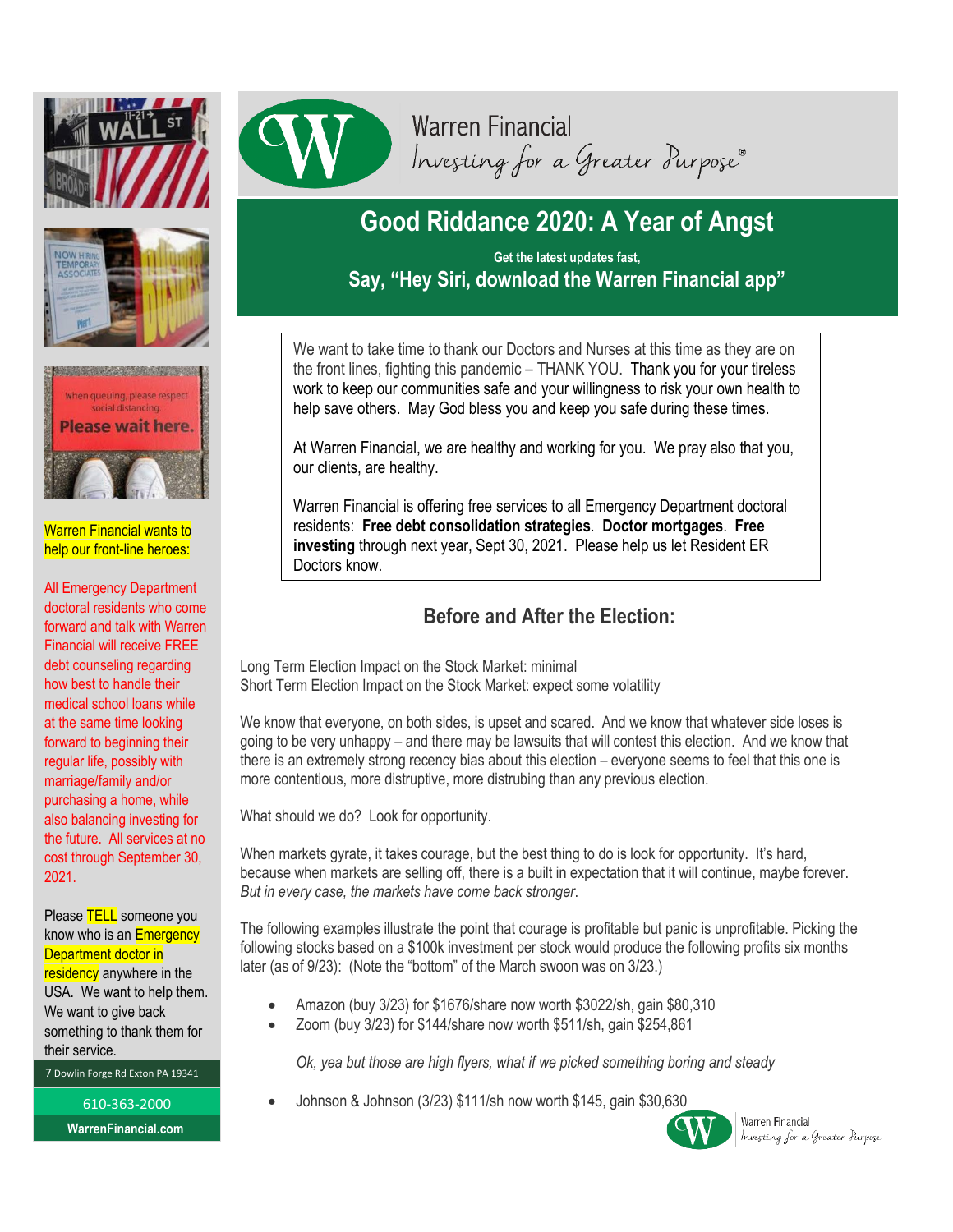*Ok, but what if we didn't buy at the bottom?*

### amazon











### • Home Depot (buy 3/10) \$208/sh now worth \$267, gain of \$28,365

• PayPal (buy 3/10) \$116/sh now worth \$182/sh, gain of \$56,896

Or, just think of the opposite. If you own Amazon and panic into the selling, dumping Amazon in mid-March because of the global pandemic (sounds bad, right), you missed out on an \$80k rebound and an almost doubling in the stock value.

The POINT: we have a shopping list – always ready – of great companies we want to buy, or companies we own that we want to buy more shares of – we call it the *Conviction Buy List*. We plan to hit the buy button whenever there is volatility to attempt to achieve great buy prices for our customers – to maximize long term profits.

## Community Involvement Highlight

Randy is on the board of the Chester County Historical Center – I highly recommend visiting if you have not been down to West Chester for a visit. The historical society is opening up brand new exhibits as soon as Covid wanes. Join today!! Ask Warren Financial for a free pass.

Warren Financial employees are involved in all these groups and charities (not all charities but it's good to be involved in the community in various forms):

- West Chester University President's Advisory Board
- Chester County Historical Center (board and Investment Committee)
- Blue Ridge Runners Motorcycle Club
- Boy's & Girls Club of Hilton Head
- Vineyard Financial Assistance Service Team
- Mid-Atlantic Tesla Motor Club
- Hope for Christmas
- Public Policy Committee, HHI Chamber of Commerce
- Experience Bible Study Group
- BNI of HHI
- **Exton Chamber of Commerce**
- Church of the Apostles Men's HUB
- West Chester Univ Foundation (board and Investment Committee)
- Vistage CEO Roundtable Group in Phila
- American Legion West Chester (Investment)
- The Christian Academy (board and Investment Committee)
- Royal Glencairn Society (any Scottish out there?)
- St Andrews (scholarships for Scottish to study in America and Americans to study in Scotland)
- Dare to be Different Marriage Mentoring
- Compassion International
- Restoring Hope Child and Community

7 Dowlin Forge Rd Exton, PA 19341 610-363-2000 **WarrenFinancial.com** out!

If you would like to help out, get involved, or donate to any of these groups/charities, let us know. Also, we would like to know more about YOUR favorite charities and groups. Again, free passes to visit the new exhibit at Chester County Historical Center in West Chester, PA. Please come check it



Warren Financial Investing for a Greater Purpose